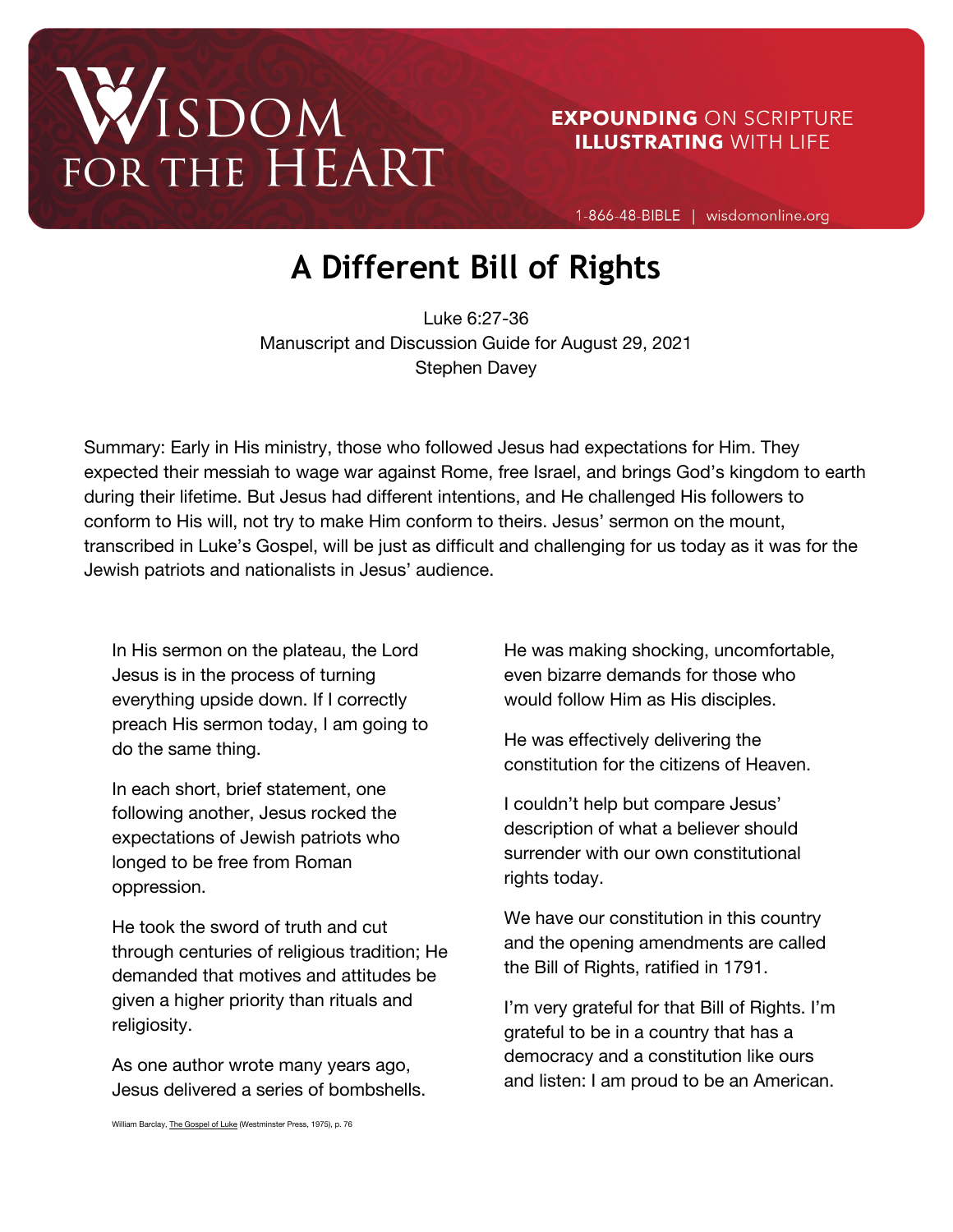The Bill of Rights is a wonderful, just document. But the problem is—and it's becoming more and more apparent—the church at large seems to have baptized the Bill of Rights into church doctrine.

The average Christian today believes, I fear, that God has guaranteed us those rights; that those rights should now be fought for and argued over by Christians; that the Bill of Rights are now biblical rights for believers.

Now don't misunderstand, we have the tremendous benefit of this Bill of Rights; many countries around the world would be greatly benefited by having these same personal liberties given to them.

However, as this Bill of Rights is being debated and rewritten and eroded, the reaction of the Christian and the church is revealing to me. I'm hearing from Christians and Christian leaders about everything from the creation of communes to taking up arms to withholding the payment of taxes.

The anger and the rhetoric and the demands are revealing some deeply held errors in church doctrine.

One leader of a movement to renew America quoted Matthew 16:18 where Jesus said, "I will build my church and the gates of Hell will not prevail against it." He went on to interpret that text to mean that Jesus was calling Christians to band together and fight against the forces of Hell now entrenched in government and education and other places for the church to survive.

That's not what Jesus said. What Jesus said was nothing less than a promise that He will successfully build His church and that Hell *has already* lost.

I have come to believe that what Jesus preaches here in His sermon on the plateau would be absolutely unwelcomed in many congregations and by many ministry leaders today.

I'm convinced that Jesus would not be invited back to speak after dropping these bombshells here in Luke chapter 6 on His deeply patriotic, nationalistic, Jewish audience.

They wanted a change in government; they wanted Rome removed; they were tired of being taxed, ridiculed, and marginalized. They were ready for a leader and a message they could rally around that would uphold their personal rights and their religious freedoms.



Have you ever had an expectation for God, but later learned that expectation was not part of God's plan? How did you deal with the disappointment that came from that?

Well, hold on to your hat! Jesus is about to deliver a different bill of rights to them, and to us.

If you have your Bibles, turn to the **Gospel by Luke, chapter 6**.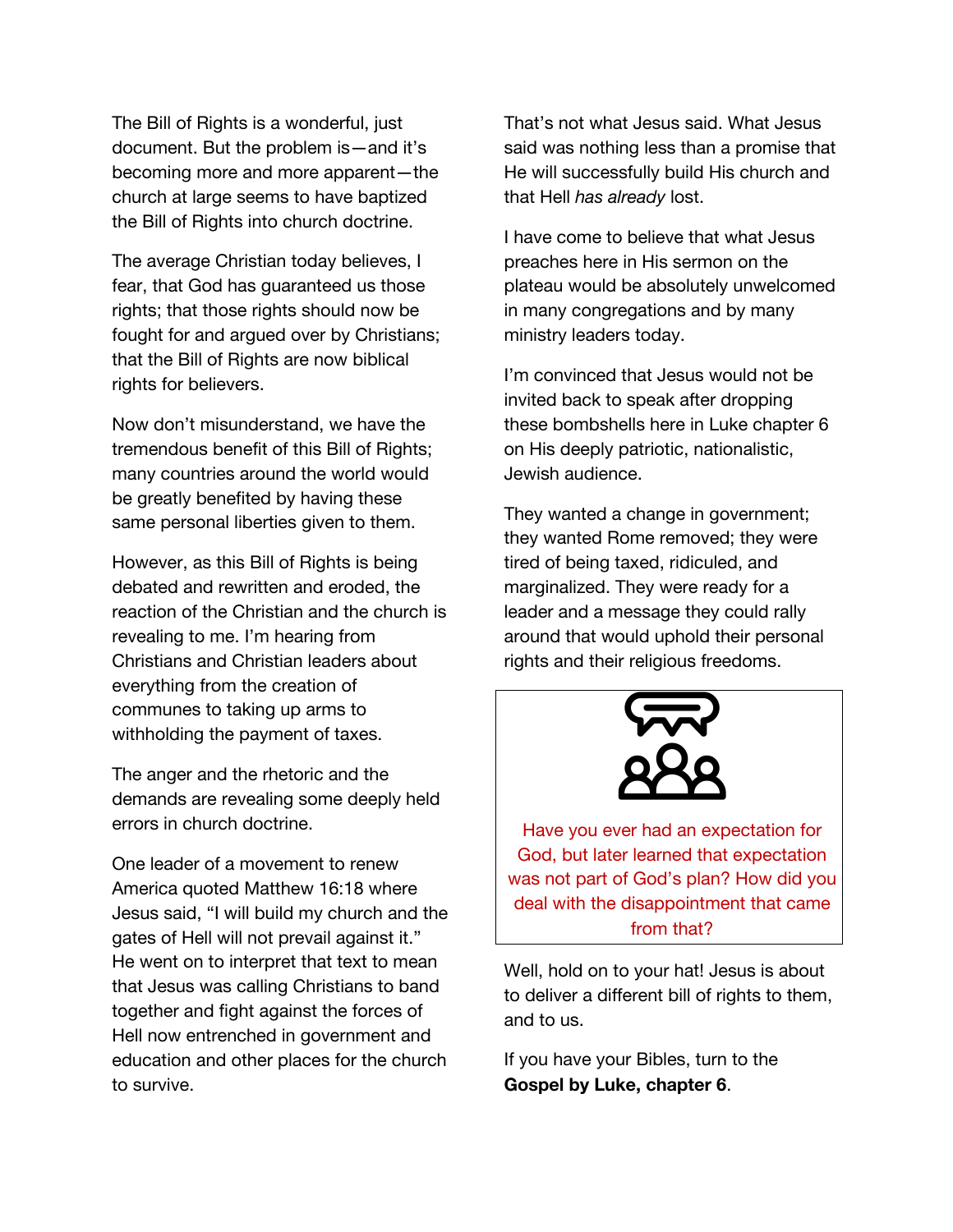As we work through this next paragraph, I want to structure our thoughts around eight different rights that Jesus promised His followers.

Here are your rights as citizens of His kingdom; as Christians who follow as Christ as disciples.

#### **You have the right to love those who disagree with you.**

He says here as verse 27 opens:

*"But I say to you who hear, Love your enemies…"*

*Luke 6:27a*

It's as if Jesus knew that at this point, most of His audience would start tuning Him out, so He begins by addressing those who are willing to listen to what He's about to say.

The reason Jesus' sermon isn't creating much of an impact among Christians today is either because we really don't know what Jesus said, or we don't think He was speaking to us.

But everything Jesus delivers here is affirmed by other passages throughout the New Testament.

And this first right for believers sets the stage for all the rest.

Here it is: **Love your enemies**.

The verb is from agape—which is why it can be commanded. It is the word for willing to love, choosing to love. It is loving someone who has no merit for that

love. They don't even necessarily deserve it.

This is the word the New Testament authors used to describe the:

- love from God toward sinners **(Romans 5:8)**.
- love Christ has for His church **(Ephesians 5:25).**

We haven't merited His love—we don't deserve it—yet He has chosen to love us.

So, Jesus uses that verb here to say that the believer has the right to love those without merit.

Bruce B. Barton, Life Application Bible: Luke (Tyndale, 1997), p. 156

And Jesus uses the word "enemies" here; **love your enemies**.

You could translate that term "hostile ones." These people don't merely *seem* unfriendly to you, they really are.

Adapted from Charles R. Swindoll, *Insights on Luke* (Zondervan, 2012), p. 157

Now to Jesus' Jewish audience, the law made it clear that you were to love your neighbor **(Leviticus 19:18)**; and the Jewish world defined someone's neighbor as someone who had a similar opinion.

Darrell L. Bock, Luke: Volume 1 (Baker Academic, 1994), p. 588

And that would be convenient. That's easy! I can love people who share my opinion. In fact, I think they're smart people.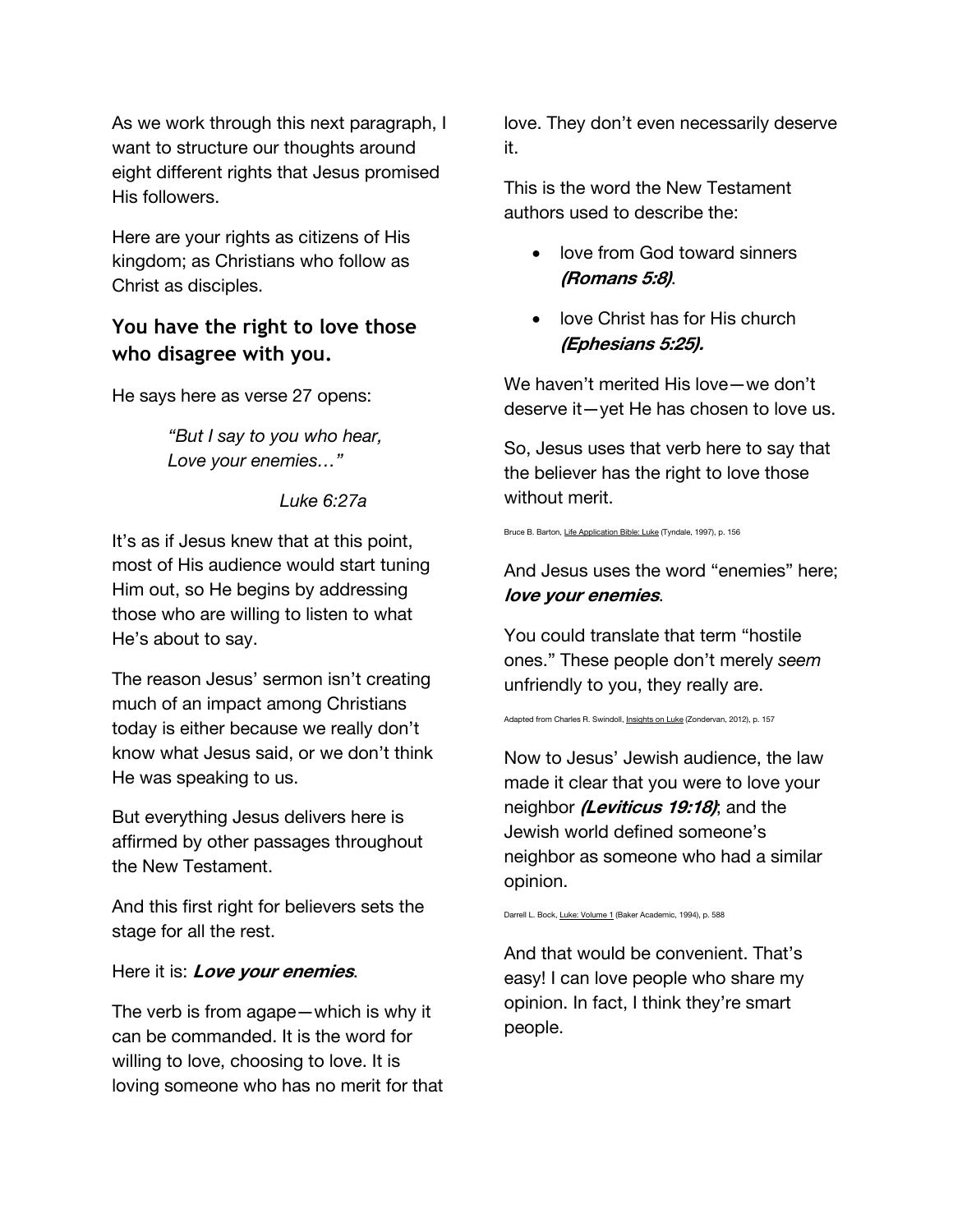

Who are your enemies in your life, and how can you demonstrate genuine love to them this week?

But the idea of enemies here, one New Testament scholar noted, is that this applies to anyone who does not share our opinions personally, religiously, and politically.

#### Adapted from David E. Garland, Exegetical Commentary on the New Test (Zondervan, 2011), p. 279

So, let's be honest: *that* person will be hard to love.

But this happens to be your right, as Jesus delivers a rather different bill of rights.

# **You have the right to serve those who hate you.**

Jesus says here in **verse 27**, "**Love your enemies**," now notice:

> *"Do good to those who hate you."*

> > *Luke 6:27b*

Notice the progression: first comes the right attitude, then comes the right action.

He's essentially telling you that you don't get to avoid these people. You don't change classrooms to avoid them; you don't quit your job to get away from them.

Have you ever thought about the fact that it's impossible to physically serve someone that hates you unless you're next to them? They may hate you, but you find ways **to do good** to them: a cup of coffee; a kind hello; a ride home; help with homework; a bag of groceries, whatever.

The Old Testament effectively said the same thing. Moses wrote**, "if you come across your enemy's ox or donkey wandering off, be sure to return it" (Exodus 23:4).**

You might be tempted to rejoice that they lost their donkey—it got out of the barn and is wandering off; well, they deserved it! Serves them right!

Or put it in today's context, you're driving to work, and you see your enemy—that guy who really hates you—up ahead on the side of the road with a flat tire. You drive by, honk and wave, and then sing, "God is so good."

That would be so natural.

Jesus is saying, the citizens of my kingdom have supernatural ability, by means of the fruit of the Spirit produced within them, to love someone who hates them.

You have been given the right to serve those who hate you.

# **You have the right to be gracious to those who curse you.**

Jesus says here in verse 28: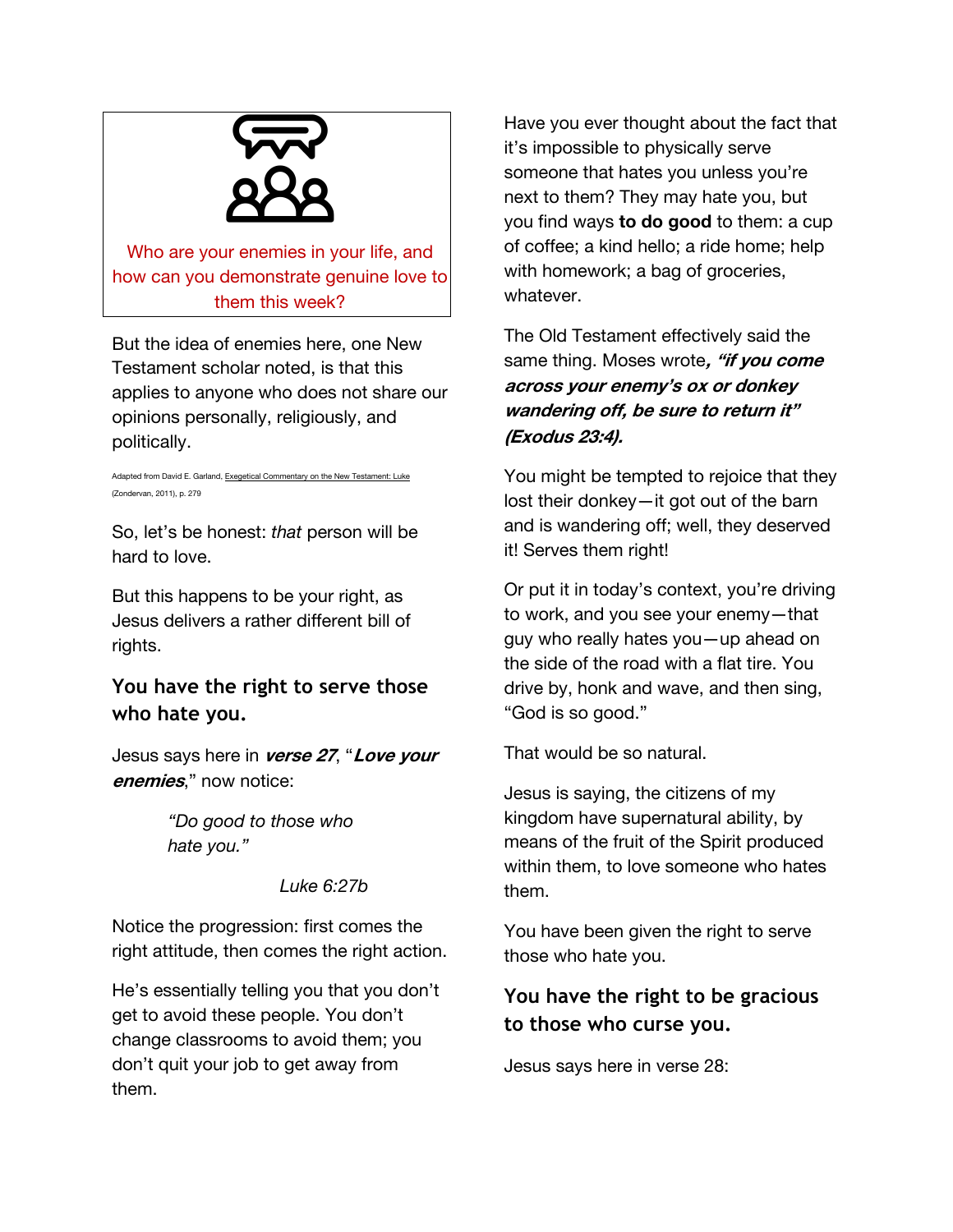*"Bless those who curse you."*

*Luke 6:28a*

The word here for curse refers to calling down divine affliction on someone.

Swindoll, p. 157

I have seen in the Middle East fragments—little pieces of parchment dating back before the time of Christ where people wrote out curses in the form of prayers and placed them in the temples of their gods— specific curses where they asked their gods to ruin the crops, bring disease or even death to their enemies.

This is like someone today effectively asking God to damn you. They essentially are wanting that curse to bring you misfortune.

Garland, p. 279

And Jesus says: you might be tempted to yell back. As Howard Hendricks use to say to us in seminary, you might be tempted to give them a piece of your mind you cannot afford to lose!

We have been given, instead, the right to respond with blessing. Bless those who curse you. Bless—*eulogete*—which gives us our word for eulogy. You speak well of them.

But wait a second. I've got a Bill of Rights that gives me freedom of speech; I've got the right to say anything I want to say; I'm allowed to speak my mind; that's my first amendment right!

Jesus says, I've got a different bill of rights for citizens of My kingdom. You now have the right to bless those who curse you.

#### **You have the right to pray for those who hurt you.**

Jesus goes on in verse 28 to say:

*"Pray for those who abuse you."*

*Luke 6:28b*

The word here for **abuse** refers to mistreatment, most likely related to religious persecution. Jesus says our reaction to mistreatment, discrimination, and persecution is not to shout louder, demand our right to the free exercise of religion and the right to peaceably assemble. That's in our American Bill of Rights.

That's true—it is. But it is not in the Bible. And Christians today around the world are meeting in secret.

Jesus' words will be deeply encouraging to Christians today. My Mandarin translator is leading an underground church in China today. At the time Jesus said these words, Christians would soon be hiding in the catacombs of Rome as the lions were carted into the arenas. Our focus is to be on the eternal destiny of those who abuse us, persecute us, and mistreat us.

We need to be concerned for them.

Listen to one of the most persecuted believers ever as he wrote to a young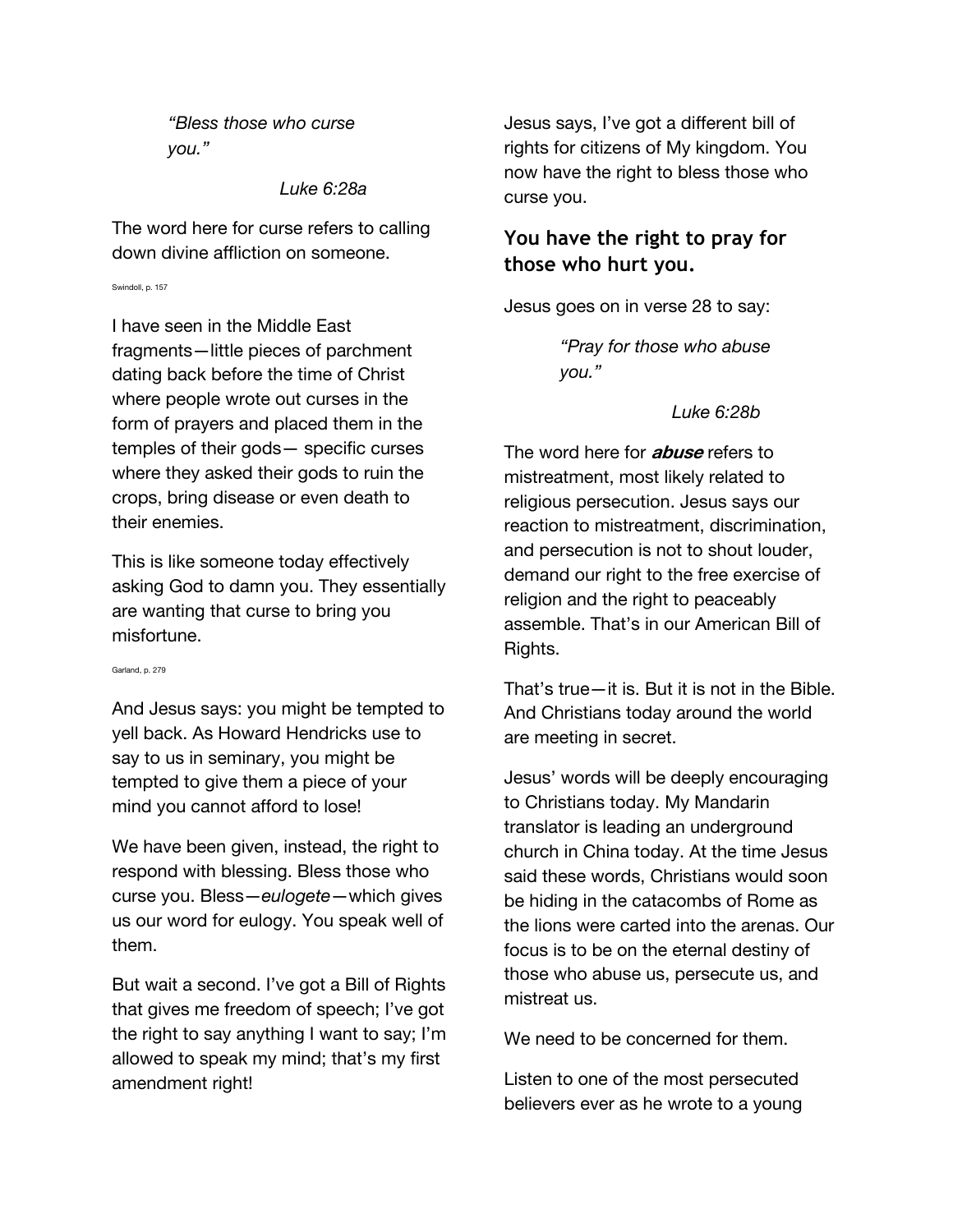pastor; listen to his perspective which is eternal; he mimics the bill of rights delivered by Jesus. Paul writes:

> *First of all, then, I urge that supplications, prayers, intercessions, and thanksgivings be made for all people, for kings and all who are in high positions, that we may lead a peaceful and quiet life, godly and dignified in every way.*

> > *1 Timothy 2:1-2*

Does that sound like your Facebook posts? Your Twitter account? Your online response to somebody who hates what you believe as a Christian?

Can they say, "You know, I disagree with you, but you amaze me with your peaceful, godly, dignified response. I can tell, you're actually praying for your leaders, and for your country."



Do the words "gentleness" "quietness" "dignity" and "graciousness" describe your interactions? If not, what do you need to change about the way you communicate with others? Is "winning" more important to you than "loving"?

You have the right to pray for those who hurt you.

# **You have the right to refuse taking revenge.**

Jesus says now in verse 29:

*"To one who strikes you on the cheek, offer the other also."*

*Luke 6:29a* 

Matthew chapter 5 adds the words, **the right cheek**—this is a reference to being insulted.

And the idea of offering the other cheek isn't a recommendation that you let the neighborhood bully have at it; this has to do with reacting supernaturally instead of naturally.

The natural thing to do is strike back. Especially if you're bigger than the other guy. If he slaps you, well, you can knock him out. He had it coming.

This is essentially a command to refuse to hit back—physically or verbally; you're not to get even; you're not to top their insult with an even bigger one; to be vindicated when wronged.

Jesus effectively says, "You have the right to live with never being vindicated anywhere on earth, but in the sight of God alone."

# **You have the right to be robbed of personal possessions.**

Jesus says at the end of verse 29: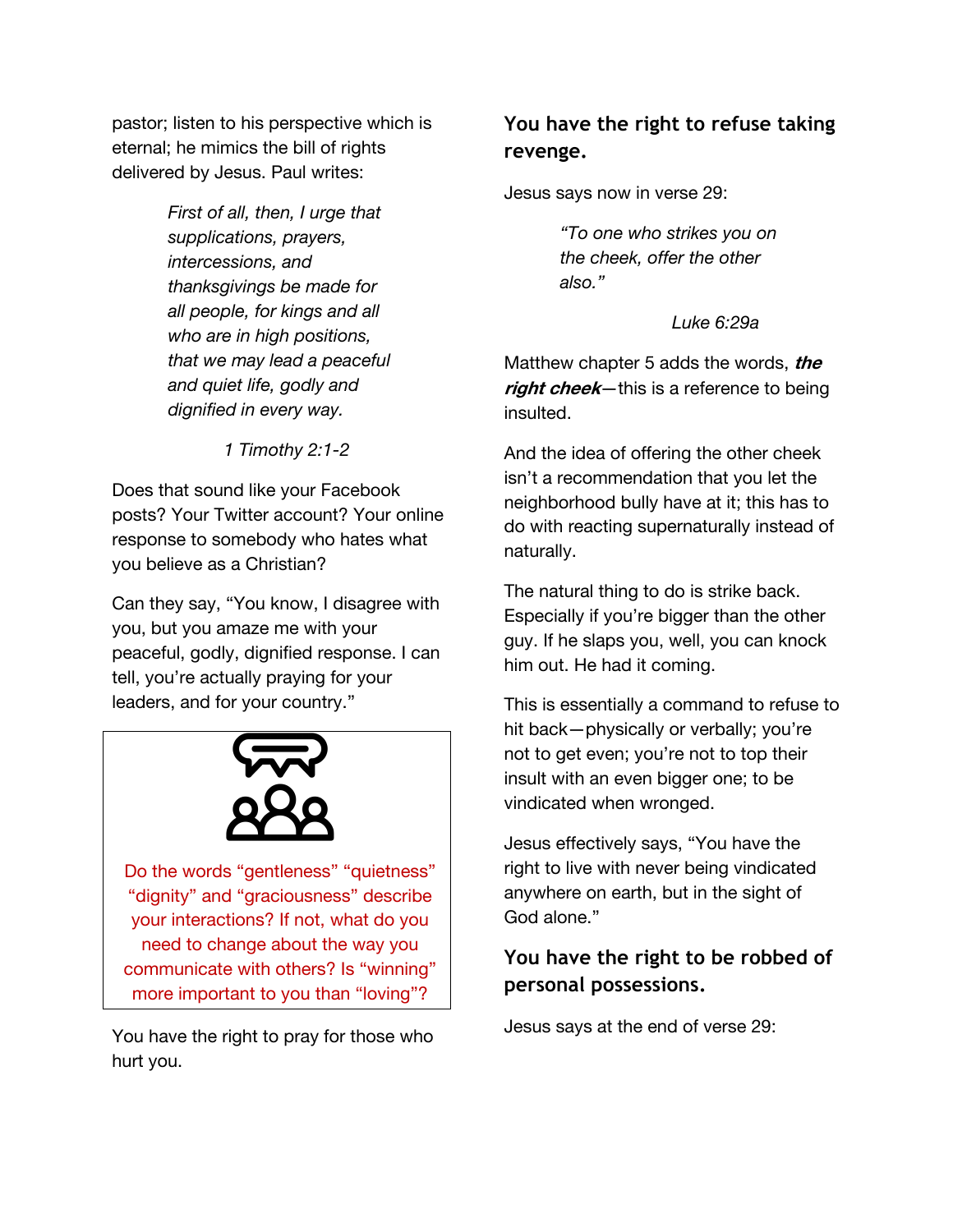*"And from one who takes away your cloak do not withhold your tunic either."*

*Luke 6:29b*

The cloak here is the robe that reached to the ground; the tunic was the undershirt worn next to the skin. Jesus could be referring to robbery here or even legal action taken against the believer.

Mark Straus, Zondervan Illustrated Bible Backgrounds Commentary: Volume 1 (Zondervan, 2002), p. 380

This term is still used metaphorically to this day as someone who's lost their shirt—they've been left out in the cold.

Now we have a Bill of Rights that protects our privacy and our possessions, our houses, papers, and property. Those are amendments IV and V in the Bill of Rights.

But again, Jesus is delivering a different bill of rights; He says we have the right to lose everything and keep nothing.

Now you need to understand that He's not diminishing the blessing of just law. What He's essentially telling His disciples to do is to live with the attitude that personal possessions are temporal, that they might not be treated justly after all, so hold on to their possessions loosely.

And by now you can imagine the energy and excitement just evaporating here on this plateau. Thousands of people, who couldn't wait to see Jesus and hear Him preach, are now not so sure about Him. Many disciples will leave Jesus after this sermon and no longer walk with Him.

And Jesus isn't finished yet.

#### **You have the right to be generous to those who don't pay you back.**

Now in verse 30 Jesus gives the worst financial advice on the planet, He says:

> *"Give to everyone who begs from you, and from one who takes away your goods do not demand them back."*

> > *Luke 6:30*

The term for **beg** here is understood in the context of borrowing.

Bock, p. 593

But there is this element of desperation; it could be borrowing food, as it were, or money.

In this culture, people were commonly poor. One historian said that they were one bad harvest away from total ruin, so lending from one poor person to another was risky.

Garland, p. 282

But the Lord adds here that if someone uses your possessions and won't return them, don't demand them back.

It might have been your toolbox, your table, your milk cow, your plough; and they just can't afford to give it back. So let them keep it.

But wait a second: The Fifth Amendment in our Bill of Rights gives us the right to never be deprived of property without just compensation.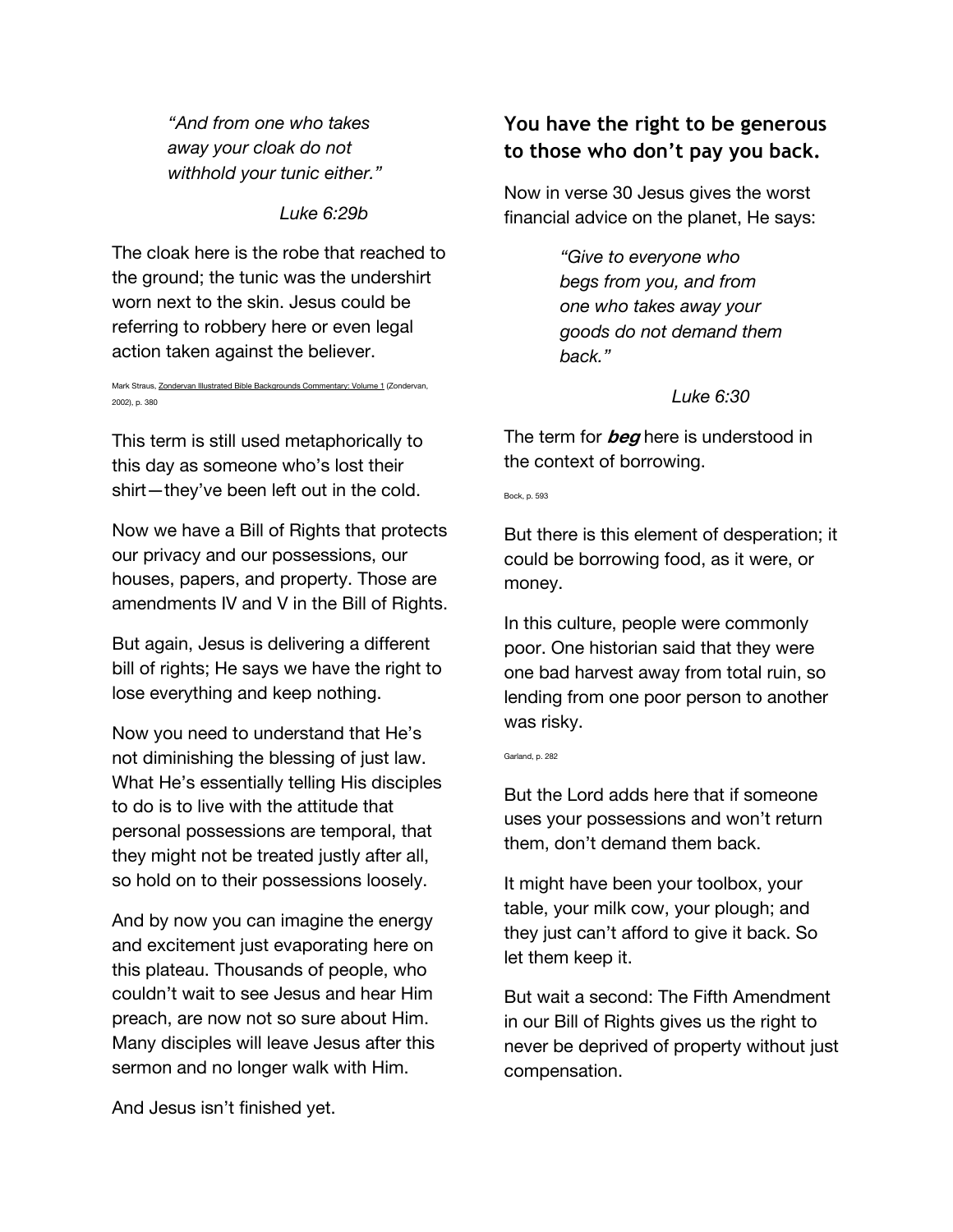Jesus isn't suggesting here that we ignore the basic rights of property and possessions, but He is holding us to an entirely new standard of compassion for other people's needs.

He's effectively saying, "People are more important than possessions." So, you have the right to be generous, even though it brings you great loss.

### **You have the right to never see, in your lifetime, many of your wishes come true.**

This is originally called the Golden Rule, dating back to the  $16<sup>th</sup>$  century.

Bock, p. 595

Jesus summarizes these statements by saying here in **verse 31:**

> *"And as you wish that others would do to you, do so to them."*

> > *Luke 6:31*

#### **And as you wish that others would do**

**to you (**and they do not), press forward in doing those kind deeds and speaking those gracious words and praying those faithful prayers and performing sacrificial services to them.

Now at this point I imagine somebody out there in the audience is beginning to think, "You have to be kidding; everybody knows that the world won't work that way."

The golden rule we live by is: "You scratch my back and I'll scratch yours." Adapted from Bock, p. 601

That's the way life works.

Jesus knew their hearts and He knows ours.

So, he makes his point even clearer and more convicting in verse 32 and following:

> *"If you love those who love you, what benefit is that to you? For even sinners love those who love them. And if you do good to those who do good to you, what benefit is that to you? For even sinners do the same. And if you lend to those from whom you expect to receive, what credit is that to you? Even sinners lend to sinners, to get back the same amount. But love your enemies, and do good, and lend, expecting nothing in return."*

#### *Luke 6:32-35a*

Jesus basically says, I know how the world works. I know how unbelievers act. But I'm not asking you to uphold your Bill of Rights, I'm asking you to uphold Mine; yours are well and good, but they come naturally; Mine are supernatural.

I'm not calling you to imitate humanity, I'm calling you to imitate Deity.

#### **Notice verse 35 again:**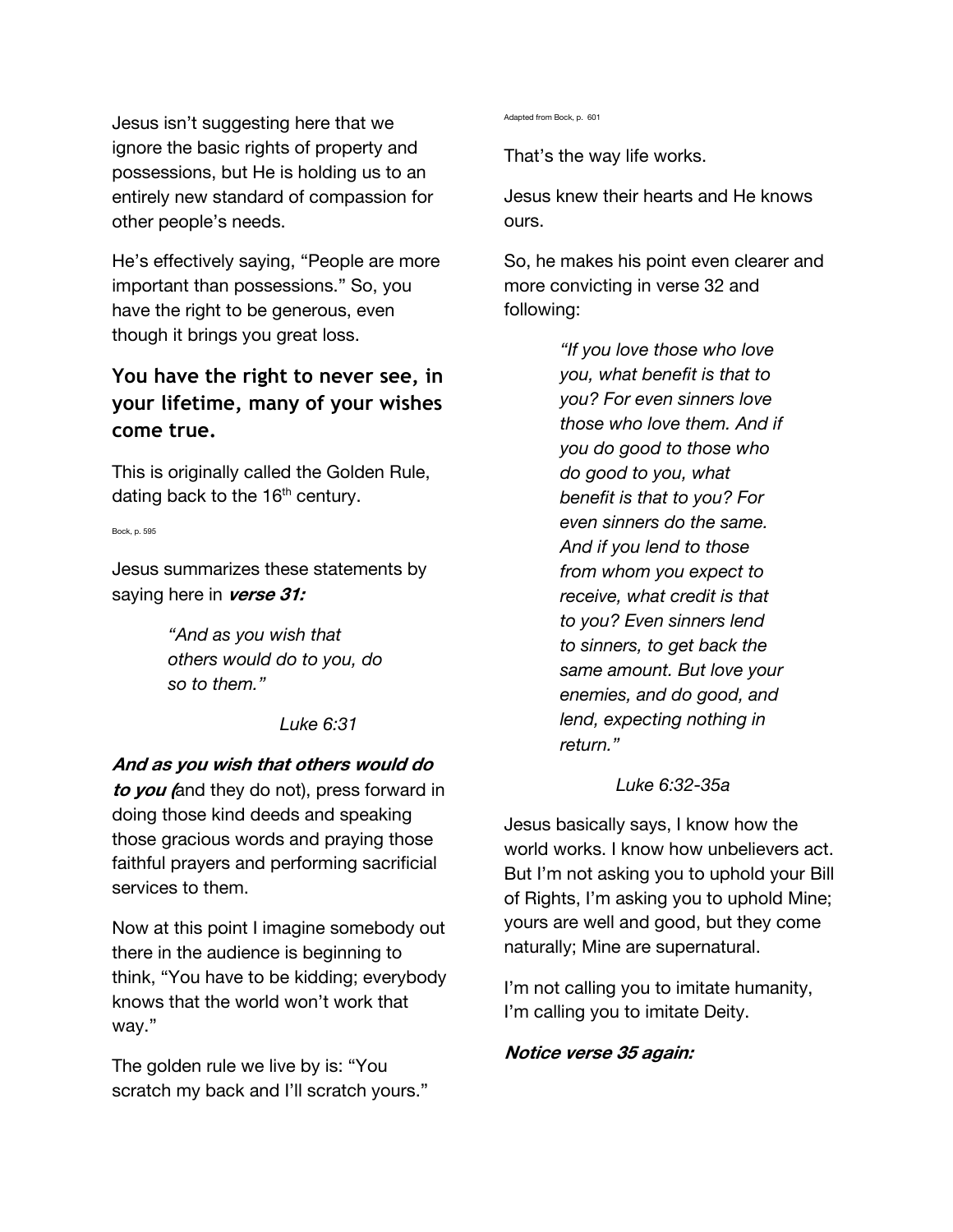*"Your reward will be great, and you will be sons of the Most High, for he is kind to the ungrateful and the evil. Be merciful, even as your Father is merciful."*

*Luke 6:35b-36*

**"Sons of the Most High"** is a Jewish idiom that means your actions reveal the family to whom you belong.

For instance, Jesus will refer to **the sons of this age**, they belong to this world **(Luke 16:8)**; **sons of those who murdered the prophets**, that is, they bear the family resemblance of those who rejected the prophets **(Matthew 23:31).**

Adapted from Garland, p. 282

Jesus essentially says here: "If you will live by my bill of rights, you will be recognized **as sons of the Most High** belonging to the family of God. You will be acting just like your Heavenly Father who is gracious and merciful.

Even Seneca, the Roman philosopher who lived during the time of Jesus, said, "If you wish to imitate the gods, do good deeds to the ungrateful."

Strauss, p. 380

Everybody recognizes supernatural, divine-like behavior.

So, if you are citizens of Heaven, act like your Father who is in Heaven. Although He is ignored, He is merciful; although He is blasphemed, He sends rain to their front yard just like He does yours;

although His followers are persecuted around the world and marginalized in many places, He offers to forgive the world.



Which of these eight new "rights" will be the most challenging for you, and how can you actively seek to honor Jesus in that way today?

And with that, let me make three very practical applications.

#### **Reject the rhetoric.**

What I mean is this, reject the messages you're hearing today that Christians need to fight for their personal and religious rights.

We can (and should) voice our objections and claim our legal rights as citizens, just as the Apostle Paul claimed his right to a fair trial **(Acts 25:11)** and He avoided a beating by reminding the jailor that he was a Roman citizen **(Acts 22:25).**

However, Paul never viewed his Roman rights as God-given guarantees; if that were true, Christians in China and North Korea would want some answers from Paul. And Paul, in fact, will soon be martyred, without ever receiving the fair trial he was owed.

I believe the average Christian in our country feels angry and threatened because they think the Bill of Rights are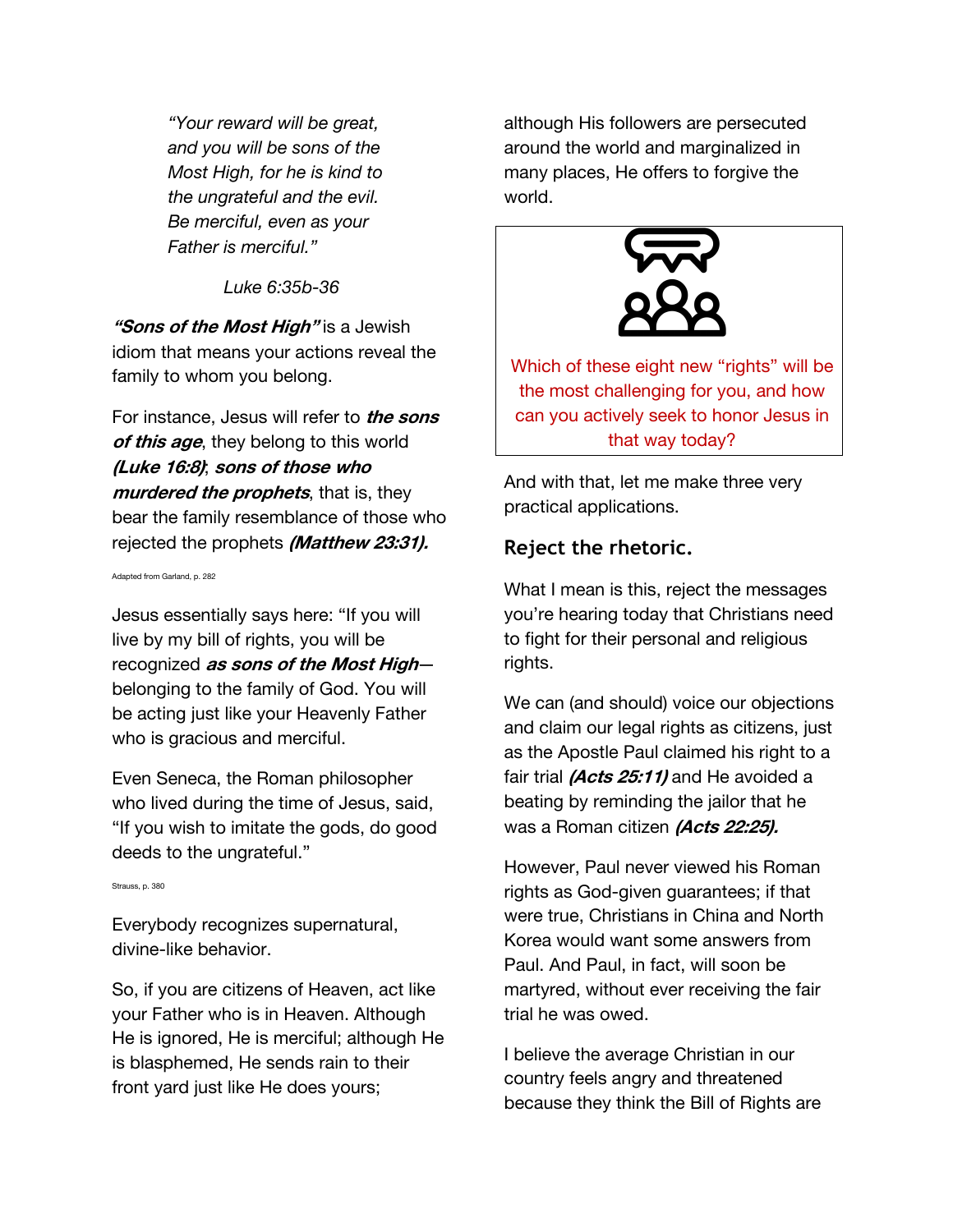biblical rights for the believer. "This is how we should be treated!"

Look at the model of Jesus Christ who gave up all His rights. He gave up the right to act like God; He gave up the right to live like God; He gave up the right to be treated like God. Every single one of His rights were demolished to give us the one right we *must* claim: **For as many as received Him, to them He gave the right to become children of God (John 1:12).**

Reject the rhetoric of your world, even the Christian world that seems more concerned about their freedom than being a follower of Jesus.

#### **Secondly, rise above the arguments.**

Especially on social media and in the classrooms and hallways of your workplace.

Do your social media posts reveal to others that you're praying for your civil leaders; that you are concerned for the progress of the gospel? Or is it clear that you want to make sure your political and religious perspectives need to be delivered on every issue out there?

Let me encourage you to rise above—get beyond—the arguments.

If necessary, step away from social media and for the next 30 days, dive into this sermon in Luke chapter 6; and then come back refreshed with grace toward fellow believers who disagree with you.

Come back with a new compassion for unbelievers; they are not your enemies; they are your mission field.

#### *Don't forget where they are heading!*

And with that in mind, here's my third encouragement:

#### **Remember the great commission.**

This is our commission—to make disciples of all the nations. And that mission hasn't changed for the past 2,000 years.

Our commission isn't to replace political leaders—although we vote our conscience and take advantage of our freedoms for the sake of righteousness.

But let's remember, our greater mission isn't temporary; and I've lived long enough to learn that winning at the ballot box is a temporary victory.

Our mission is not to get our country to return to more conservative roots. Listen, I would be thrilled if the moral digression of our culture slowed to a crawl, because today it seems to be infused with rocket fuel.

I rejoice when Christians win seats on school boards and judicial benches and political positions. That may be God's calling for you, and there you can bring great influence as salt and light for the sake of righteousness. And **righteousness always exalts a nation and sin is a reproach to any people (Proverbs 14:34).**